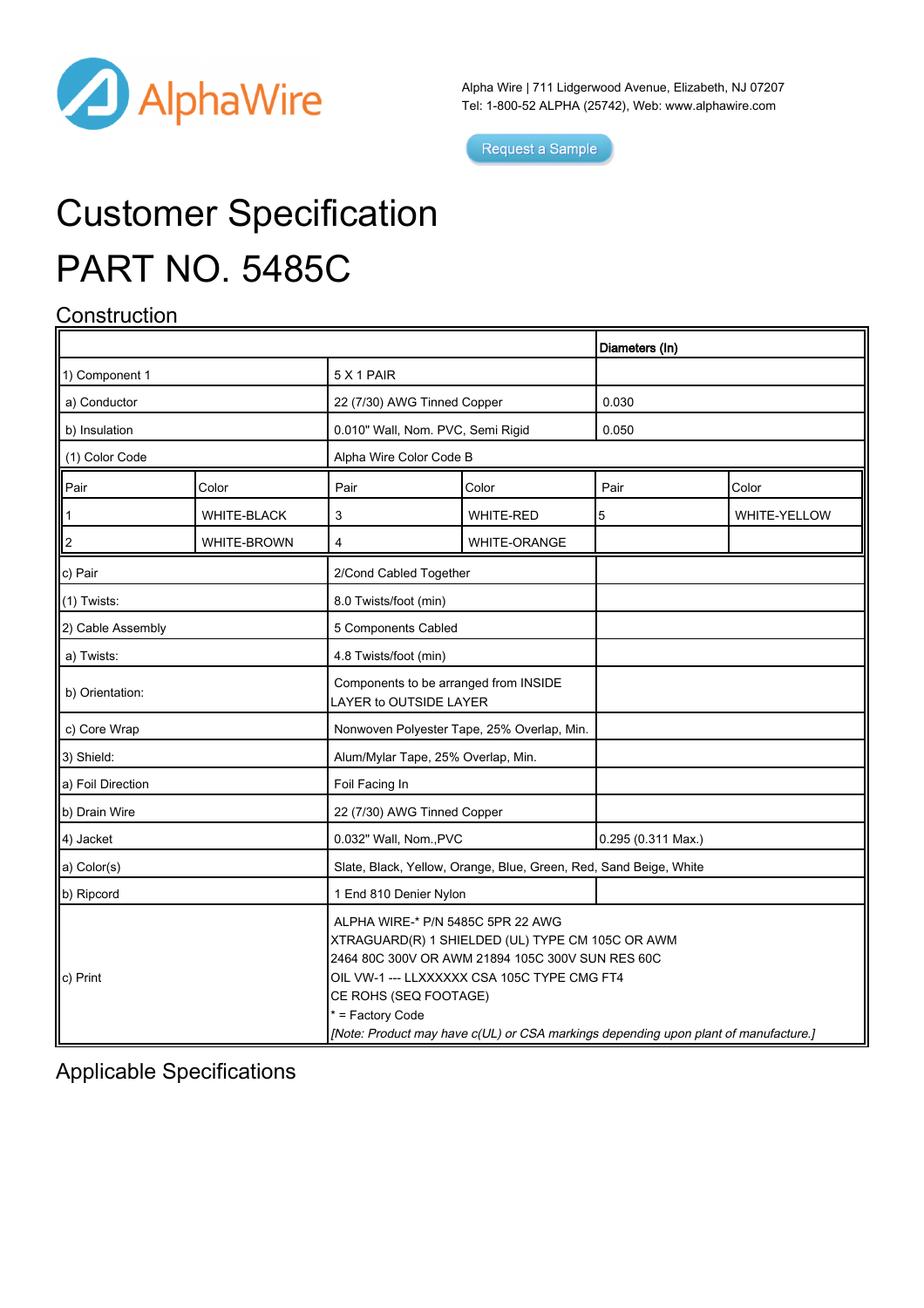| $\vert$ 1) UL        |                                     |                              |
|----------------------|-------------------------------------|------------------------------|
| a) Component 1       | AWM/STYLE 10002                     | 105°C / 300 V <sub>RMS</sub> |
| b) Overall           | AWM/STYLE 21894                     | 105°C / 300 V <sub>RMS</sub> |
|                      | <b>SUN RES</b>                      |                              |
|                      | 60C OIL                             |                              |
|                      | AWM/STYLE 2464                      | 80°C / 300 V <sub>RMS</sub>  |
|                      | CM                                  | $105^{\circ}$ C              |
|                      | $WW-1$                              |                              |
| 2) CSA International | <b>CMG</b>                          | $105^{\circ}$ C              |
|                      | FT4                                 |                              |
| 3) IEC               | EN 60332-1 Flame Behavior           |                              |
|                      | EN 60332-2 Flame Behavior           |                              |
| $\vert$ 4) CE:       | EU Low Voltage Directive 2014/35/EC |                              |

#### **Environmental**

| 1) CE: EU Directive 2011/65/EU(RoHS2): |                                                                                                                                                                                                                                                                                                                      |
|----------------------------------------|----------------------------------------------------------------------------------------------------------------------------------------------------------------------------------------------------------------------------------------------------------------------------------------------------------------------|
|                                        | This product complies with European Directive 2011/65/EU (RoHS Directive) of the European<br>Parliament and of the Council of 8 June 2011and the amending Directive 2015/863/EU of 4 June<br>[2015]. No Exemptions are required for RoHS Compliance on this item. Consult Alpha Wire's web<br>Isite for RoHS C of C. |
| 2) REACH Regulation (EC 1907/2006):    |                                                                                                                                                                                                                                                                                                                      |
|                                        | This product does not contain Substances of Very High Concern (SVHC) listed on the European<br>Union's REACH candidate list in excess of 0.1% mass of the item. For up-to-date information,<br>please see Alpha's REACH SVHC Declaration.                                                                            |
| 3) California Proposition 65:          | Exempt from warning labels based on the Consent Judgment. Please see Alpha's CA Prop 65<br>Statement for more information.                                                                                                                                                                                           |

#### **Properties**

| Physical & Mechanical Properties |                                  |  |  |  |
|----------------------------------|----------------------------------|--|--|--|
| 1) Temperature Range             | -35 to 105 $^{\circ}$ C          |  |  |  |
| 2) Bend Radius                   | 10X Cable Diameter               |  |  |  |
| 3) Pull Tension                  | 60 Lbs, Maximum                  |  |  |  |
| 4) Sunlight Resistance           | Yes                              |  |  |  |
| <b>Electrical Properties</b>     | (For Engineering purposes only)  |  |  |  |
| 1) Voltage Rating                | $300\,\mathrm{V}_{\mathrm{RMS}}$ |  |  |  |
| 2) Mutual Capacitance            | 27 pF/ft @1 kHz, Nominal         |  |  |  |
| 3) Ground Capacitance            | 49 pF/ft @1 kHz, Nominal         |  |  |  |
| [4] Characteristic Impedance     | 70 Ω                             |  |  |  |
| 5) Inductance                    | 0.18 µH/ft, Nominal              |  |  |  |
| 6) Conductor DCR                 | 16.7 Ω/1000ft @20°C, Nominal     |  |  |  |
| 7) OA Shield DCR                 | 11.8 Ω/1000ft @20°C, Nominal     |  |  |  |

#### **Other**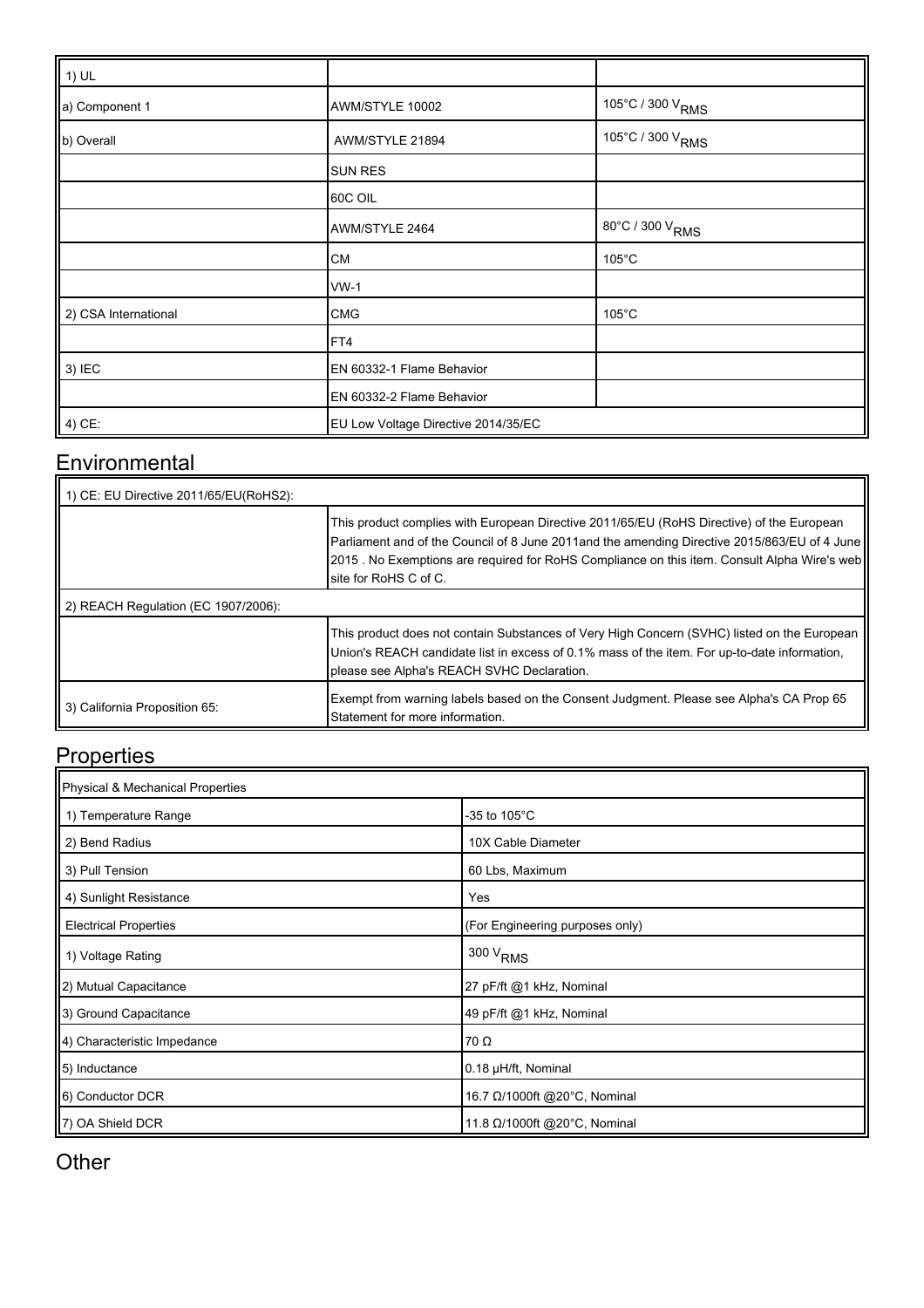| Packaging              | Flange x Traverse x Barrel (inches)  |
|------------------------|--------------------------------------|
| a) 1000 FT             | 16 x 11 x 8 Continuous length        |
| b) 500 FT              | 12 x 10 x 5 Continuous length        |
| c) 100 FT              | 12 x 4.5 x 3.5 Continuous length     |
| d) Bulk(Made-to-order) |                                      |
|                        | [Spool dimensions may vary slightly] |

[www.alphawire.com](http://www.alphawire.com)

Alpha Wire | 711 Lidgerwood Avenue, Elizabeth, NJ 07207 Tel: 1-800-52 ALPHA (25742)

Although Alpha Wire ("Alpha") makes every reasonable effort to ensure their accuracy at the time of publication, information and specifications described herein are subject to errors or omissions and to changes without notice, and the listing of such information and specifications does not ensure product availability.

Alpha provides the information and specifications herein on an "AS IS" basis, with no representations or warranties, whether express, statutory or implied. In no event will Alpha be liable for any damages (including consequential, indirect, incidental, special, punitive, or exemplary) whatsoever, even if Alpha had been advised of the possibility of such damages, whether in an action under contract, negligence or any other theory, arising out of or in connection with the use, or inability to use, the information or specifications described herein.

#### ALPHA WIRE - CONFIDENTIAL AND PROPRIETARY

Notice to persons receiving this document and/or technical information. This document is confidential and is the exclusive property of ALPHA WIRE, and is merely on loan and subject to recall by ALPHA WIRE at any time. By taking possession of this document, the recipient acknowledges and agrees that this document cannot be used in any manner adverse to the interests of ALPHA WIRE, and that no portion of this document may be copied or otherwise reproduced without the prior written consent of ALPHA WIRE. In the case of conflicting contractual provisions, this notice shall govern the status of this document. ©2013 ALPHA WIRE - all rights reserved.